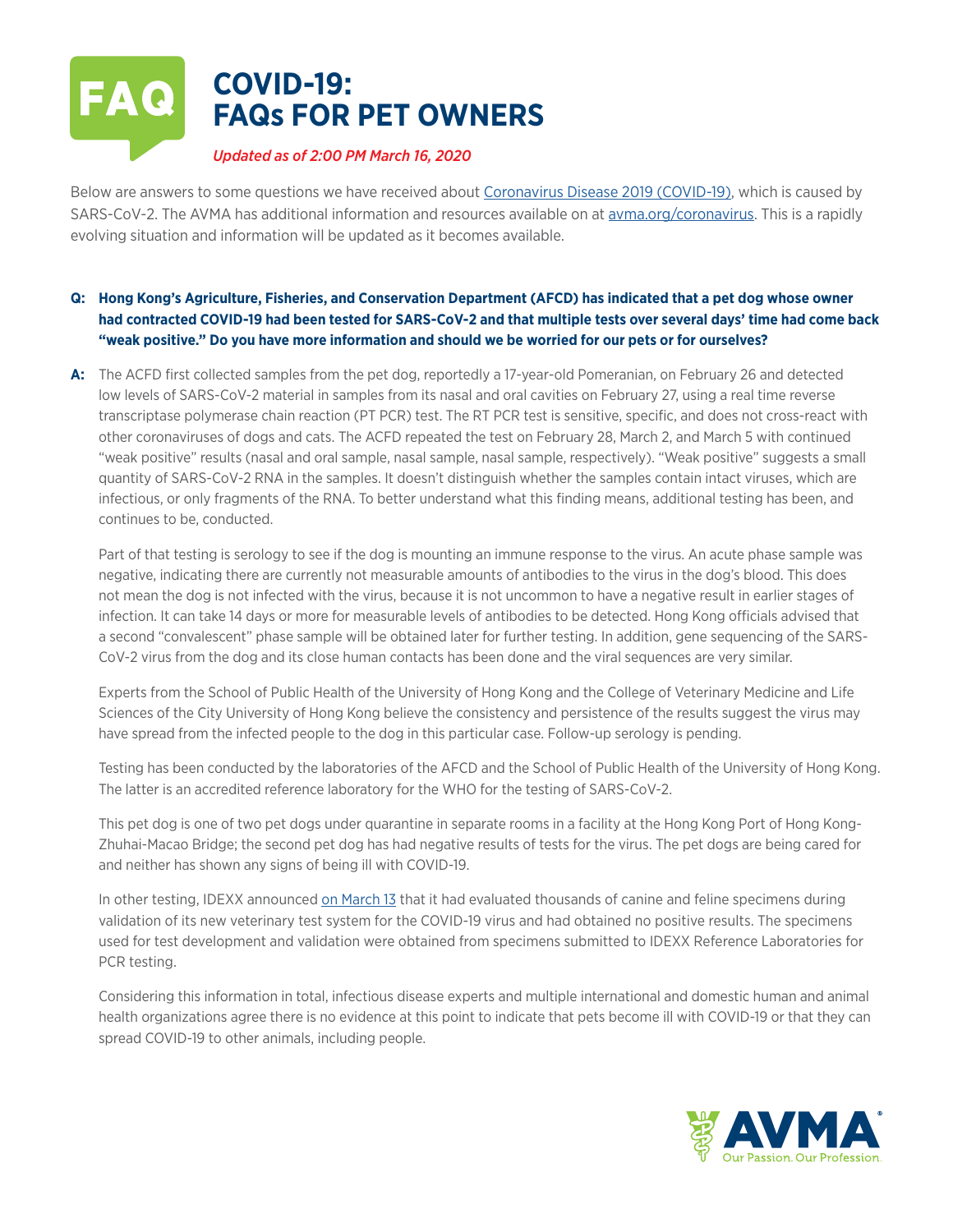## **Q: Can SARS-CoV-2 infect pets and can it be spread by pets to other animals, including people?**

**A:** We do not have a clear answer as to whether SARS-CoV-2 can infect pets at this time. That said, currently, there is no evidence that pets become sick. Infectious disease experts, as well as the CDC, OIE, and WHO indicate there is also no evidence to suggest that pet dogs or cats can be a source of infection with SARS-CoV-2, including spreading COVID-19 to people. More investigation is underway and, as we learn more, we will update you.

However, because animals can spread other diseases to people and people can also spread diseases to animals, it's a good idea to always wash your hands before and after interacting with animals.

### **Q: Can pets serve as fomites in the spread of COVID-19?**

**A:** COVID-19 appears to be primarily transmitted by contact with an infected person's bodily secretions, such as saliva or mucus droplets in a cough or sneeze.

COVID-19 might be able to be transmitted by touching a contaminated surface or object (i.e., a fomite) and then touching the mouth, nose, or possibly eyes, but this appears to be a secondary route. Smooth (non-porous) surfaces (e.g., countertops, door knobs) transmit viruses better than porous materials (e.g., paper money, pet fur), because porous, and especially fibrous, materials absorb and trap the pathogen (virus), making it harder to contract through simple touch.

Because your pet's hair is porous and also fibrous, it is very unlikely that you would contract COVID-19 by petting or playing with your pet. However, because animals can spread other diseases to people and people can also spread diseases to animals, it's always a good idea to wash your hands before and after interacting with animals; ensure your pet is kept wellgroomed; and regularly clean your pet's food and water bowls, bedding material, and toys.

# **Q: If I am ill with COVID-19 are there [special precautions](https://www.cdc.gov/coronavirus/2019-ncov/php/interim-guidance-managing-people-in-home-care-and-isolation-who-have-pets.html) I should take to prevent spreading disease, including when caring for my pet?**

A: If you are [sick with COVID-19](https://www.cdc.gov/coronavirus/2019-ncov/symptoms-testing/symptoms.html?CDC_AA_refVal=https%3A%2F%2Fwww.cdc.gov%2Fcoronavirus%2F2019-ncov%2Fabout%2Fsymptoms.html) you need to be careful to [avoid transmitting it to other people.](https://www.cdc.gov/coronavirus/2019-ncov/prepare/transmission.html?CDC_AA_refVal=https%3A%2F%2Fwww.cdc.gov%2Fcoronavirus%2F2019-ncov%2Fabout%2Ftransmission.html) Applying some common-sense [measures can help prevent](https://www.cdc.gov/coronavirus/2019-ncov/if-you-are-sick/steps-when-sick.html?CDC_AA_refVal=https%3A%2F%2Fwww.cdc.gov%2Fcoronavirus%2F2019-ncov%2Fabout%2Fsteps-when-sick.html) that from happening. Stay at home except to get medical care and call ahead before visiting your doctor. Minimize your contact with other people, including separating yourself from other members of your household who are not ill; using a different bathroom, if available; and wearing a facemask when you are around other people or pets and before you enter a healthcare provider's office. [Wash your hands](https://www.cdc.gov/handwashing/) often, especially before touching your face, and use hand sanitizer. Use a tissue if you need to cough or sneeze and dispose of that tissue in the trash. When coughing or sneezing, do so into your elbow or sleeve rather than directly at another person.

Out of an abundance of caution, the AVMA recommends you take the same common-sense approach when interacting with your pets or other animals in your home, including service animals. You should tell your physician and public health official that you have a pet or other animal in your home. Although there have not been reports of pets becoming sick with COVID-19, it is still recommended that people sick with COVID-19 limit contact with animals until more information is known about the virus. So, if you are ill with COVID-19, have another member of your household take care of walking, feeding, and playing with your pet. If you have a service animal or you must care for your pet, then wear a facemask; don't share food, kiss, or hug them; and wash your hands before and after any contact with your pet or service animal. You should not share dishes, drinking glasses, cups, eating utensils, towels, or bedding with other people or pets in your home. While we are recommending these as good practices, it is important to remember there is currently no evidence that pets can spread COVID-19 to other animals, including people.

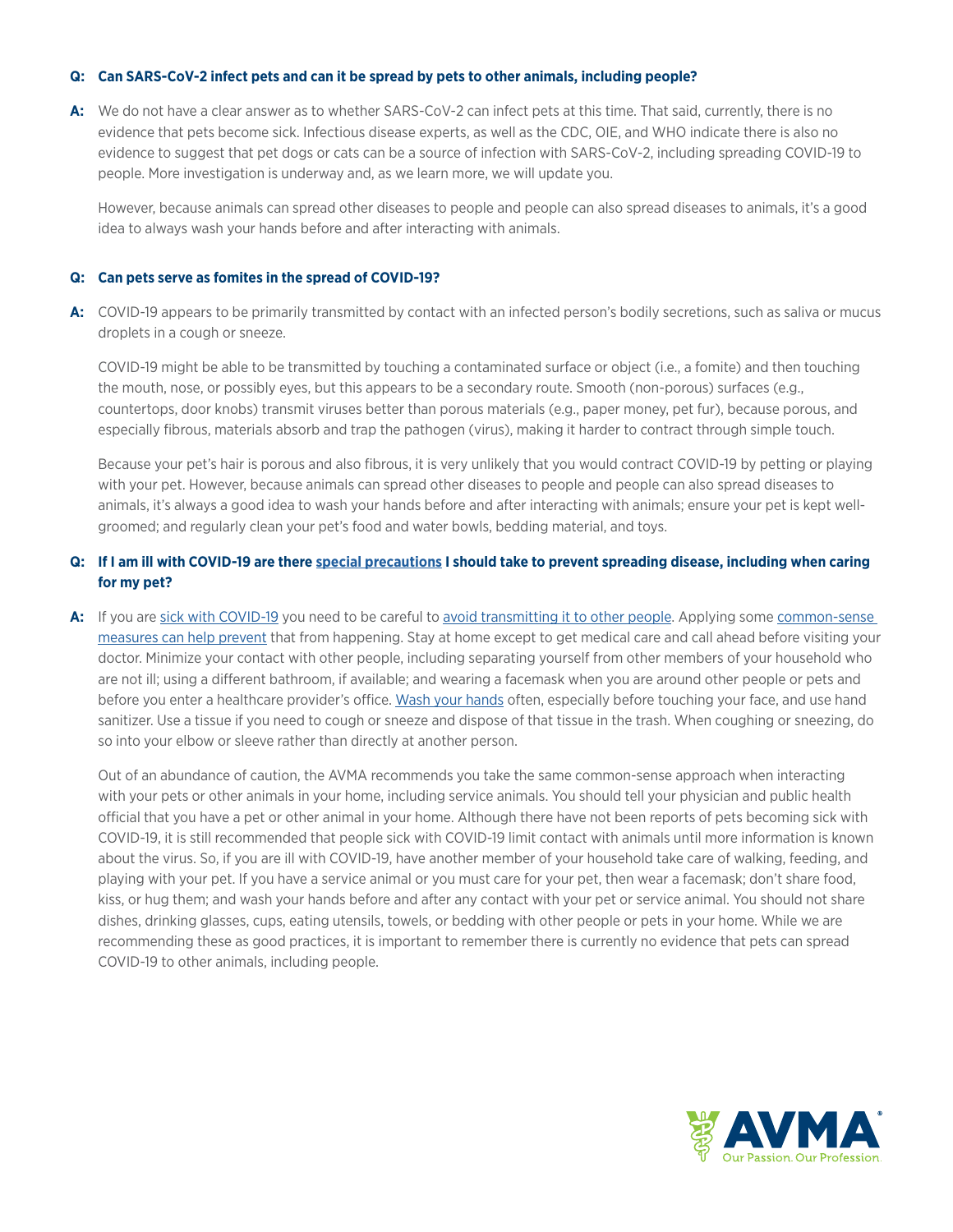### **Q: What should I do to prepare for my pet's care in the event I do become ill?**

A: Identify another person in your household who is willing and able to care for your pet in your home should you contract COVID-19. Make sure you have an emergency kit prepared, with at least two weeks' worth of your pet's food and any needed medications. Usually we think about emergency kits like this in terms of what might be needed for an evacuation, but it's also good to have one prepared in the case of quarantine or self-isolation when you cannot leave your home.

# **Q: My pet or service animal is not ill but has a scheduled appointment at the veterinarian and I am not ill with COVID-19 – what should I do?**

**A:** If you are not ill with COVID-19 or another communicable disease (e.g., cold, flu),and your pet is not ill, call your veterinarian to discuss the need for an appointment. Given current efforts to reduce the potential for human exposure to COVID-19, including recommendations for social distancing, your veterinarian may recommend postponing elective visits or procedures. If you would prefer to remain in your home and you have an established relationship with the veterinarian (i.e., they have seen your pet/service animal in the recent past), telemedicine might be an excellent way to conduct your visit, depending on what services are required.

Your veterinarian can help you determine what kind of appointment might work best for you and your pet/service animal in your particular situation.

## **Q: My pet or service animal needs to go to the veterinarian and I am ill with COVID-19 – what should I do?**

**A:** If you are sick with COVID-19 or another communicable disease, you should stay at home, minimizing contact with other people, until you are well. Accordingly, if this is a non-urgent appointment for your pet or service animal consider rescheduling that appointment until your physician and/or your public health official believe you no longer present a risk of transmitting your infection to other people you may encounter during such a visit, including owners of pets or other animals and veterinary clinic staff.

If you are sick with COVID-19, and you believe your pet or service animal is ill, you should seek assistance from your veterinarian to determine how to best ensure your pet or service animal can be appropriately cared for while minimizing risks of transmitting COVID-19 to other people.

Don't forget − if you have an established relationship with your veterinarian (i.e., they have seen your pet/service animal in the recent past), telemedicine can be an excellent way to connect you, your pet/service animal, and your veterinarian. It can be used to help determine the urgency with which an animal needs to be seen and can also be used to conduct rechecks of certain types of ongoing medical problems.

Be sure to contact your veterinarian before heading to the veterinary hospital to see what they recommend for your particular situation.

#### **Q: What should I do if my pet or service animal becomes ill after being around someone who has been sick with COVID-19?**

A: Contact your veterinarian before you bring your pet or service animal to the clinic. You should tell them why you are concerned about your animal being ill (e.g., what clinical signs of illness you are seeing) and also that the animal has been exposed to someone who has been sick with COVID-19. Advance notice will help your veterinarian determine whether your animal needs to be seen immediately and, if so, will support the veterinary clinic/hospital in preparing for the proper admittance of that animal, including the preparation of an isolation area as needed. Do not take the animal to a veterinary clinic until you have consulted with your veterinarian. And, of course, a telemedicine consult should be considered as an option as well.

Remember, currently we have no evidence that pets become ill with COVID-19 or that they can spread the disease. If you pet is ill there is most likely a different cause for that illness.